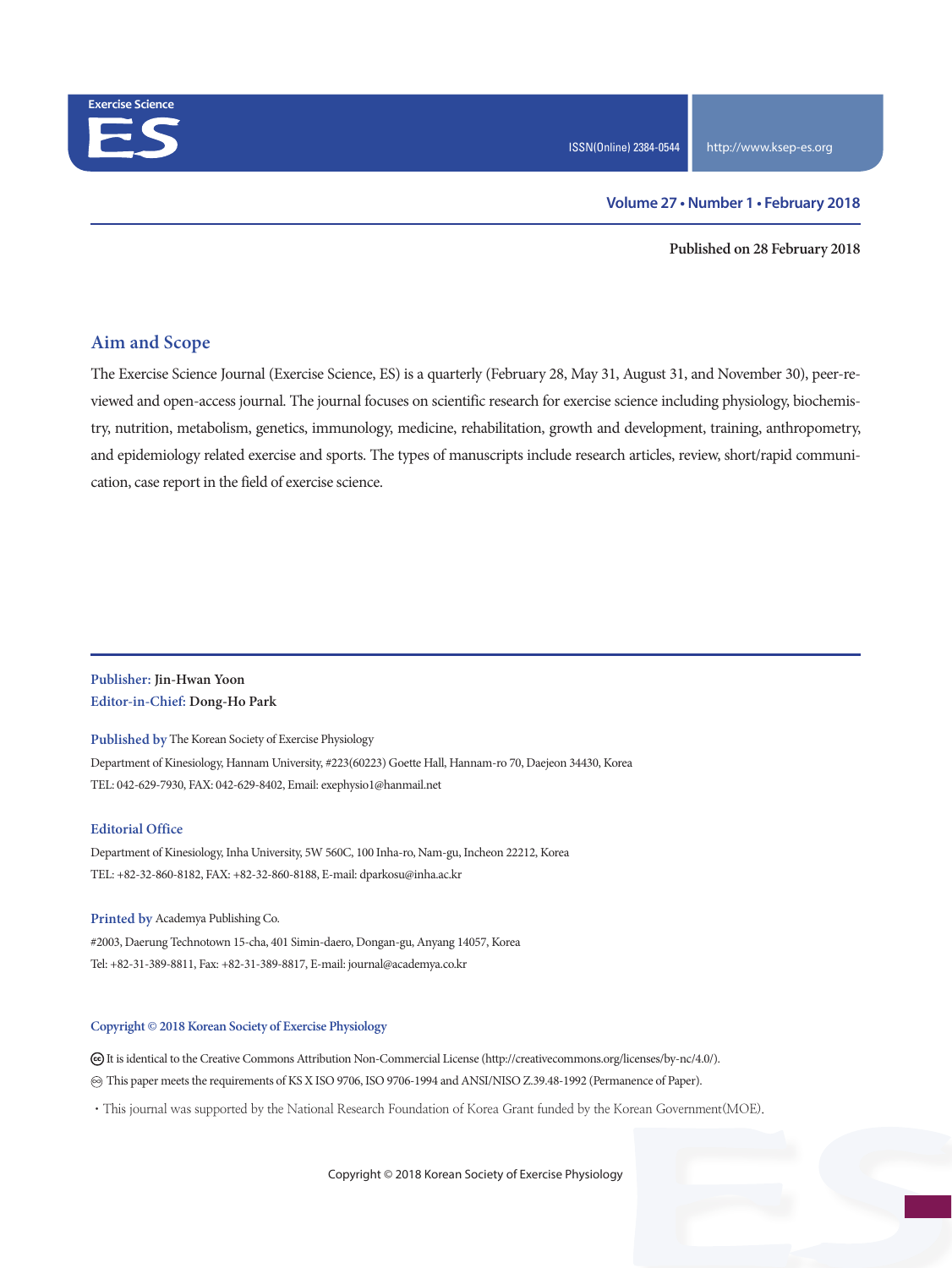

# **CONTENTS**

#### **Volume 27 Number 1 February, 2018**

#### **Review Article**

 1 Alteration of Angiogenic Gene Expression in Heart, Muscle and Adipose Tissue by Exercise Hyuek Jong Lee

### **Original Articles**

- 15 Comparative Analysis of Measuring Methods for Prediction of Critical Power in Rowers Ji-Hyeon Kim, Soo-Min Ha, Min-Seong Ha, Do-Yeon Kim
- 23 Contractile Properties of Single Muscle Fiber and Their Relations to Whole Muscle Strength in Korean Young Male Yu-Nah Jeon, Hee-Jaeng Kim, So-Young Yang, So-Hyun Lee, Dae-Young Kim, Jun-Hyun Bae, Ho-Jun Lee, Jae-Young Lim, Seung-Jun Choi
- 32 Effect of Training Intensity on Hepatic Steatosis and Expression of miRNAs and Target Genes in a High-fat Diet-induced Mice Jinkyung Cho, Jinhwan Yoon, Inho Park, Hyunsik Kang
- 40 The Effect of Low Intensity Exercise on Expression of Inflammatory Response and Apoptosis in Rats with Obesity Induced by a High-Fat Diet Dong-Hun Choi, Joon-Yong Cho
- 50 Effect of Acute Resistance Exercise with Different Level of Blood Flow Restriction on Acute Changes in Muscle Thickness, Blood Lactate, CK, and Oxidative Stress in Male Adults

Tae-Ho Kim, Sang-Hyun Lee, Yang-Jung Kim, Su-Jin Kim, Ju-Hee Kang, Hyo-Bum Kwak, Dong-Ho Park

- 62 An Analysis of the Performance Determinants of Modern Pentathlon Athletes in Laser-run, A Newly-Combined Event in Modern Pentathlon Chang-Hyun Lim, Jae-Ryang Yoon, Chang-Soon Jeong, Young-Sun Kim
- 71 Development of New Estimation Formula Based on Astrand-Ryhming Step Test Protocol for VO2max Evaluation of Adolescents (13-18 years) Jung-Ran Song, Sang-Hyun Lee, Yang-Jung Kim, Su-Jin Kim, Do-Yun Kim, Chang-Sun Kim, Dong-Ho Park

#### **Short/Rapid Communication**

 80 A Correlation Pilot-Study of F-15/16 Pilots' ACTN-3, G-tolerance, and Body Compositions Seung-Hwan Shin